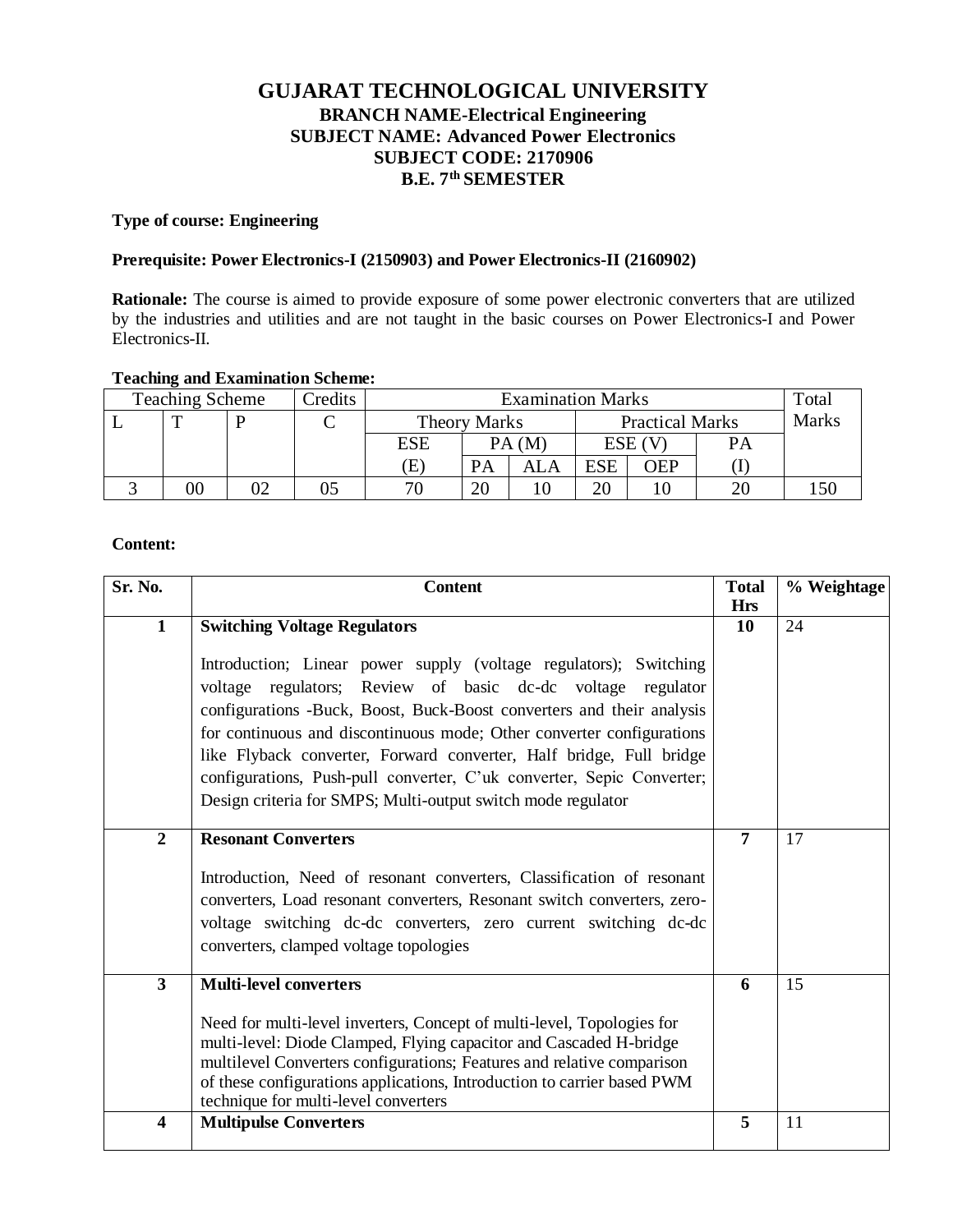|                | Concept of multi-pulse, Configurations for m-pulse $(m=12, 18, 24 \ldots)$<br>converters, Different phase shifting transformer $(Y-\Delta 1, Y-\Delta 2, Y-Z1)$ and                                                                                                                                                                                                                                                                                                                                                                                                                                                                                                                                                                                              |                  |    |
|----------------|------------------------------------------------------------------------------------------------------------------------------------------------------------------------------------------------------------------------------------------------------------------------------------------------------------------------------------------------------------------------------------------------------------------------------------------------------------------------------------------------------------------------------------------------------------------------------------------------------------------------------------------------------------------------------------------------------------------------------------------------------------------|------------------|----|
|                | Y-Z2) configurations for multi-pulse converters, Applications                                                                                                                                                                                                                                                                                                                                                                                                                                                                                                                                                                                                                                                                                                    |                  |    |
| 5 <sup>5</sup> | <b>HVDC Transmission</b>                                                                                                                                                                                                                                                                                                                                                                                                                                                                                                                                                                                                                                                                                                                                         | $\boldsymbol{4}$ | 9  |
|                | Introduction, Operation of 12-pulse converter as receiving and sending                                                                                                                                                                                                                                                                                                                                                                                                                                                                                                                                                                                                                                                                                           |                  |    |
|                | terminals of HVDC system, Equipment required for HVDC System and                                                                                                                                                                                                                                                                                                                                                                                                                                                                                                                                                                                                                                                                                                 |                  |    |
|                | their significance, Comparison of AC and DC transmission, Control of                                                                                                                                                                                                                                                                                                                                                                                                                                                                                                                                                                                                                                                                                             |                  |    |
|                | <b>HVDC</b> transmission                                                                                                                                                                                                                                                                                                                                                                                                                                                                                                                                                                                                                                                                                                                                         |                  |    |
| 6              | <b>FACTS</b> devices                                                                                                                                                                                                                                                                                                                                                                                                                                                                                                                                                                                                                                                                                                                                             | 10               | 24 |
|                | Importance of reactive power compensation, Flow of power in AC<br>system and conventional control mechanisms, Definition of Flexible ac<br>Transmission Systems (FACTS) and brief description, possible benefits<br>from FACTS, Thyristor- Controlled Reactor (TCR), Fixed Capacitor-<br>Thyristor-Controlled Reactor (FC-TCR), Thyristor-Switched capacitor<br>and Reactor, Thyristor-Switched capacitor-Thyristor-Controlled Reactor<br>(TSCTCR), STATCOM configuration and operating principle, Static<br>characteristics of SVC and STATCOM Comparison of SVC and<br>STATCOM, Principle of series compensation, Introduction to Static<br>Synchronous Series Compensator, Advantages and limitation of SSSC,<br>Introduction to UPFC and operating principle |                  |    |

# **Reference Books:**

- 1. Ned Mohan, Tore M. Undeland and William P. Robbins, "Power Electronics Converters, Applications and Design", John Willey & sons, Inc., 3rd ed., 2003.
- 2. Muhammad H. Rashid, "Power Electronics Circuits, Devices and Applications", Prentice Hall of India, 3rd ed., 2009.
- 3. Bin Wu, "High Power Converters and AC Drives", John Willey & sons, Inc., 2006.
- 4. Derek A. Paice "Power Electronic Converter Harmonics Multipulse Methods for Clean Power", IEEE Press, 1996.
- 5. Muhammad H. Rashid , "Power Electronics Handbook", Elsevier, 3rd ed., 2011.
- 6. P.C.Sen, "Modern Power Electronics ", S. Chand and Co. Ltd., New Delhi, 2000.
- 7. Vijay K. Sood, "HVDC and FACTS Controllers Applications of Static Converters in Power Systems", Kluwer Academic Publishers, Boston, 2004.
- 8. L. Umanand, "Power Electronics Essentials and Applications", Wiley India Ltd., 2009
- 9. Recent Literature

# **Course Outcome:**

After learning the course the students should be able to:

Evaluate different dc-dc voltage regulators Simulate and analyze resonant converters Select appropriate phase shifting converter for a multi-pulse converter Evaluate various multi-level inverter configurations Compare various FACTS devices for VAR compensation